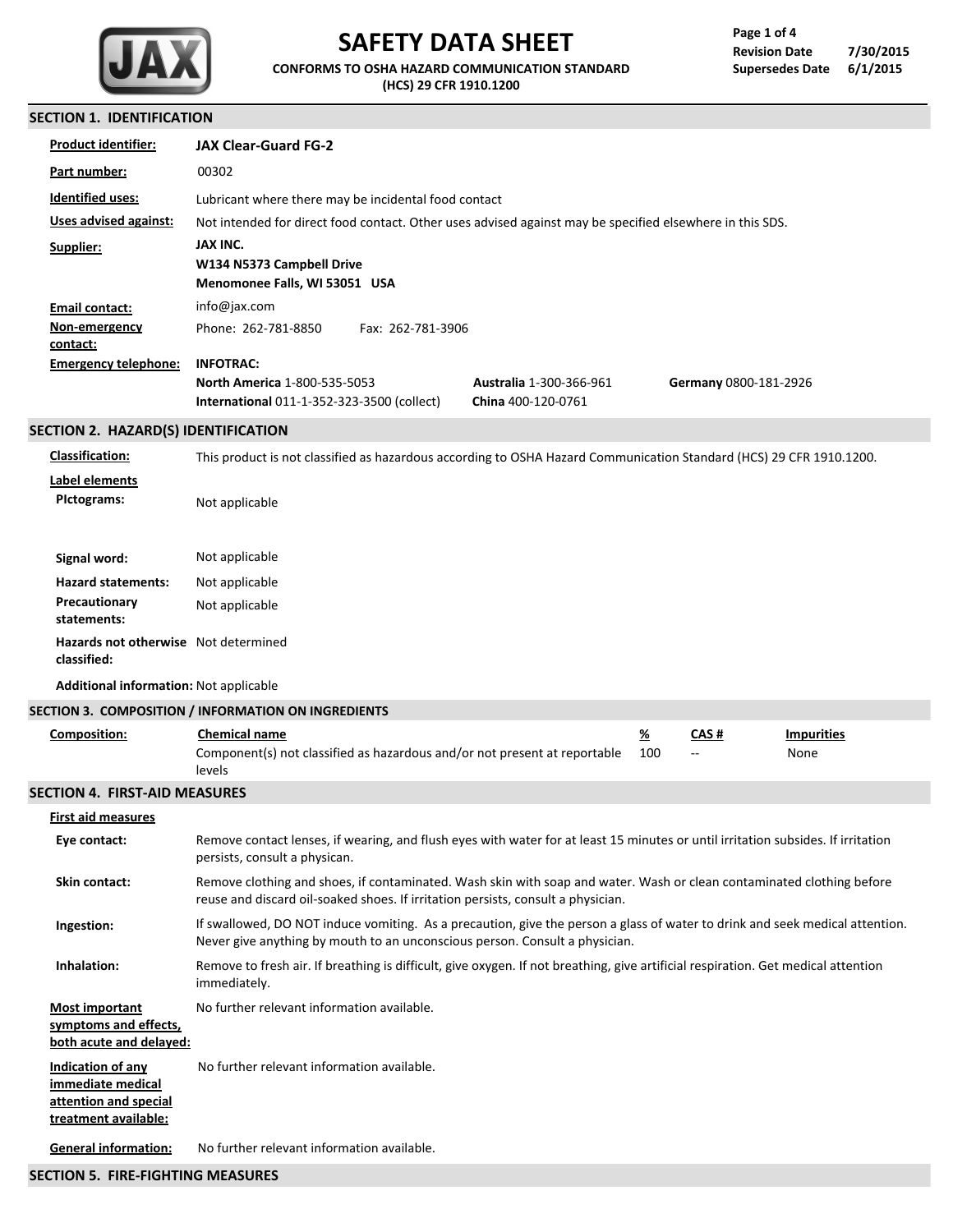| <b>JAX Clear-Guard FG-2</b>               |                                                                                                                                                                           | Page 2 of 4<br><b>Revision Date</b><br><b>Supersedes Date</b> | 7/30/2015<br>6/1/2015 |
|-------------------------------------------|---------------------------------------------------------------------------------------------------------------------------------------------------------------------------|---------------------------------------------------------------|-----------------------|
| Suitable extinguishing<br>media:          | Extinguishing media include dry chemical, alcohol foam, and carbon dioxide. Do not use direct stream of water. Water may be<br>used to keep fire-exposed containers cool. |                                                               |                       |
| <b>Unsuitable</b><br>extinguishing media: | Do not use direct stream of water.                                                                                                                                        |                                                               |                       |
| <b>Specific hazards:</b>                  | Pressure build-up due to heat exposure may cause containers to rupture. Use water spray to keep containers cool.                                                          |                                                               |                       |
| <b>Advice for firefighters:</b>           | Firefighters should wear full protective gear, including helmet. Use supplied-air breathing equipment for enclosed or confined<br>space or as otherwise needed.           |                                                               |                       |

#### **SECTION 6. ACCIDENTAL RELEASE MEASURES**

| Personal precautions,<br>protective equipment<br>and emergency<br>procedures | In the event of a spill or accidental release, notify relevant authorities in accordance with all applicable regulations. Keep<br>away from ignition sources. Wear protective equipment. Keep unprotected persons away.                                                                                                                                                                                                                                                                                                                                         |
|------------------------------------------------------------------------------|-----------------------------------------------------------------------------------------------------------------------------------------------------------------------------------------------------------------------------------------------------------------------------------------------------------------------------------------------------------------------------------------------------------------------------------------------------------------------------------------------------------------------------------------------------------------|
| Environmental<br>precautions:                                                | Prevent entry into sewers, waterways or confined areas by diking or impounding. Dike far ahead of spill for later recovery and<br>disposal. Advise authorities if the product has entered or may enter sewers, watercourses, or extensive land areas.                                                                                                                                                                                                                                                                                                           |
| <b>Methods for</b><br>containment and<br>cleaning up                         | Land spill: Stop leak if you can do so without risk. Recover free product using non-sparking tools. Add sand, earth, or other<br>suitable absorbent material to the spill area. Recover by pumping or with suitable absorbents. Dispose of in accordance with<br>national and/or local regulations relating to waste disposal.<br>Water spill: Stop leak if you can do so without risk. Confine the spill immediately with booms. Remove from the surface by<br>skimming or with suitable absorbents. Seek the advice of a specialist before using dispersants. |
| SECTION 7.  HANDLING AND STORAGE                                             |                                                                                                                                                                                                                                                                                                                                                                                                                                                                                                                                                                 |

| <b>Precautions for safe</b><br>handling: | Keep away from heat and direct sunlight. Ensure good ventilation/exhaustion at the workplace.                                      |
|------------------------------------------|------------------------------------------------------------------------------------------------------------------------------------|
| <b>Conditions for safe</b>               | Store in a cool, dry place in tightly sealed containers. Store out of direct sunlight. Do not store near heat, sparks, open flame, |
| storage, including any                   | pilot lights, static electricity, or other sources of ignition. Do not store where temperature may exceed 49°C (120°F). Store      |
| incompatibilities:                       | away from oxidizing agents. Rotate stock.                                                                                          |

### **SECTION 8. EXPOSURE CONTROLS / PERSONAL PROTECTION**

| Workplace exposure<br>limits:                | <b>Chemical name</b><br>Component(s) not classified as hazardous and/or not<br>present at reportable levels                                                                                                           | <b>Exposure limit and source</b><br>5 mg/m <sup>3</sup> (oil mist), OSHA                                                                                                                                                                                                          |  |  |  |
|----------------------------------------------|-----------------------------------------------------------------------------------------------------------------------------------------------------------------------------------------------------------------------|-----------------------------------------------------------------------------------------------------------------------------------------------------------------------------------------------------------------------------------------------------------------------------------|--|--|--|
| <b>Exposure controls</b>                     |                                                                                                                                                                                                                       |                                                                                                                                                                                                                                                                                   |  |  |  |
| <b>Engineering controls:</b>                 | occupational exposure limits.                                                                                                                                                                                         | Provide exhaust ventilation or other engineering controls to keep the airborne concentration of vapors below their respective                                                                                                                                                     |  |  |  |
| <b>Ventilation:</b>                          | Use in a well-ventilated area. See Engineering Controls.                                                                                                                                                              |                                                                                                                                                                                                                                                                                   |  |  |  |
| <b>Personal hygiene:</b>                     | Wash skin thoroughly after contact, before breaks and meals and at the end of the work period. Product is readily removed<br>from skin by waterless hand cleaners followed by washing thoroughly with soap and water. |                                                                                                                                                                                                                                                                                   |  |  |  |
| Eye protection:                              | Chemical splash goggles or face shield in compliance with OSHA regulations are advised when eye contact may occur.                                                                                                    |                                                                                                                                                                                                                                                                                   |  |  |  |
| Hand protection:                             | Any lined non-permeable rubber gloves.                                                                                                                                                                                |                                                                                                                                                                                                                                                                                   |  |  |  |
|                                              | NIOSH/MSHA-approved air-supplied respirator is advised in absence of proper environmental control.                                                                                                                    | Respiratory protection: Use with adequate ventilation. Respiratory protective equipment is not normally required where there is adequate natural or<br>local exhaust ventilation to control exposure. In case of insufficient ventilation, wear suitable respiratory equipment. A |  |  |  |
| SECTION 9.  PHYSICAL AND CHEMICAL PROPERTIES |                                                                                                                                                                                                                       |                                                                                                                                                                                                                                                                                   |  |  |  |

| Appearance / odor:                      | Translucent, colorless grease with mild, oily odor | <b>Upper flammability limit:</b> | Not available                |
|-----------------------------------------|----------------------------------------------------|----------------------------------|------------------------------|
|                                         |                                                    | Lower flammability limit:        | Not available                |
| <b>Physical state:</b>                  | Semi-solid (grease)                                | Vapor pressure:                  | Not available                |
| <b>Odor threshold:</b>                  | Not available                                      | Vapor density:                   |                              |
| <u>pH:</u>                              | Not applicable; product does not contain water.    |                                  | Not available                |
| Melting / freezing point: Not available |                                                    | <b>Relative density:</b>         | 0.88 (typical) @ 59°F (15°C) |
| Initial boiling point                   | Not available                                      |                                  |                              |
| and boiling range:                      |                                                    | Solubility in water:             | Insoluble                    |
| Flash point:                            |                                                    |                                  |                              |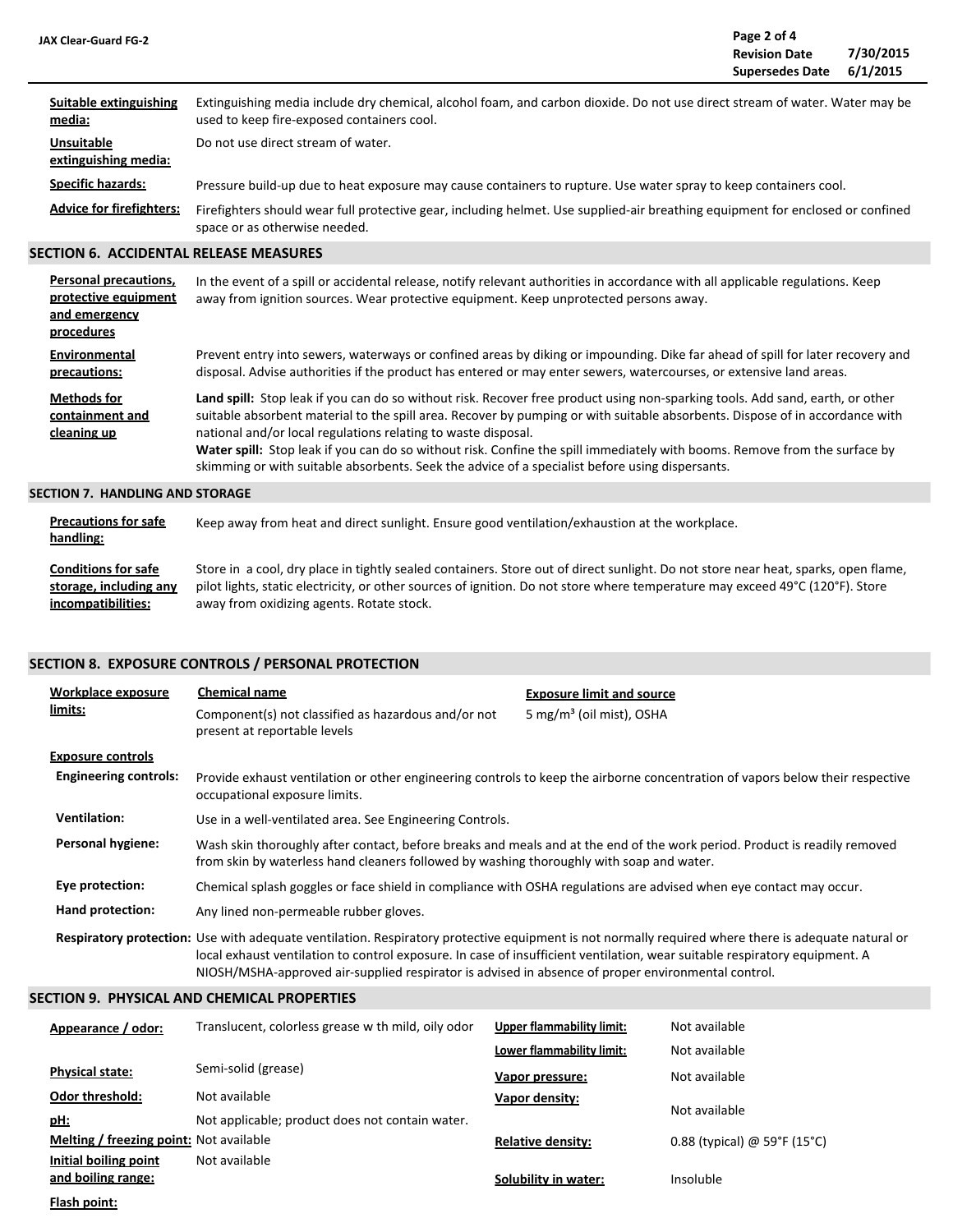| <b>JAX Clear-Guard FG-2</b>                      |                                                                                                                                                                                                                          |                                                           |               | Page 3 of 4<br><b>Revision Date</b><br><b>Supersedes Date</b> | 7/30/2015<br>6/1/2015 |
|--------------------------------------------------|--------------------------------------------------------------------------------------------------------------------------------------------------------------------------------------------------------------------------|-----------------------------------------------------------|---------------|---------------------------------------------------------------|-----------------------|
|                                                  | 480°F (249°C), ASTM D 92                                                                                                                                                                                                 | <b>Partition coefficient</b><br>(n-octanol/water):        | Not available |                                                               |                       |
| <b>Evaporation rate:</b>                         | Not available                                                                                                                                                                                                            | <b>Autoignition temperature:</b>                          | Not available |                                                               |                       |
| Flammability (solid, gas):                       | Not applicable                                                                                                                                                                                                           | <b>Decomposition temperature:</b> Not available           |               |                                                               |                       |
|                                                  |                                                                                                                                                                                                                          | Viscosity:                                                | Not available |                                                               |                       |
| <b>SECTION 10. STABILITY AND REACTIVITY</b>      |                                                                                                                                                                                                                          |                                                           |               |                                                               |                       |
| <b>Reactivity:</b>                               | Not reactive under normal conditions.                                                                                                                                                                                    |                                                           |               |                                                               |                       |
| <b>Chemical stability:</b>                       | Stable under recommended conditions.                                                                                                                                                                                     |                                                           |               |                                                               |                       |
| Possibility of<br>hazardous reactions:           | Hazardous reactions are not expected to occur.                                                                                                                                                                           |                                                           |               |                                                               |                       |
| <b>Conditions and</b><br>materials to avoid:     | Avoid heat, open flames and oxidizing materials.                                                                                                                                                                         |                                                           |               |                                                               |                       |
| <b>Hazardous</b><br>decomposition<br>products:   | Carbon monoxide, carbon dioxide, smoke and irritating vapors as products of incomplete combustion.                                                                                                                       |                                                           |               |                                                               |                       |
| <b>SECTION 11. TOXICOLOGICAL INFORMATION</b>     |                                                                                                                                                                                                                          |                                                           |               |                                                               |                       |
| Information on likely routes of exposure         |                                                                                                                                                                                                                          |                                                           |               |                                                               |                       |
| Eye contact:                                     | No known significant effects or critical hazards.                                                                                                                                                                        |                                                           |               |                                                               |                       |
| <b>Skin contact:</b>                             | No known significant effects or critical hazards.                                                                                                                                                                        |                                                           |               |                                                               |                       |
| Inhalation:                                      | No known significant effects or critical hazards.                                                                                                                                                                        |                                                           |               |                                                               |                       |
| Ingestion:                                       | No known significant effects or critical hazards.                                                                                                                                                                        |                                                           |               |                                                               |                       |
| <b>Component</b><br>information:                 | <b>Components</b><br>Component(s) not classified as hazardous and/or not<br>present at reportable levels                                                                                                                 | $\underline{\mathsf{LD}}_{50}$<br>>2000 mg/kg (oral, rat) | $LC_{50}$     | Not available                                                 |                       |
|                                                  | Information on physical, chemical and toxicological effects                                                                                                                                                              |                                                           |               |                                                               |                       |
| Symptoms:                                        | Please see Section 4 of this SDS for symptoms.                                                                                                                                                                           |                                                           |               |                                                               |                       |
|                                                  | Delayed and immediate effects, and chronic effects, from short and long-terms exposure                                                                                                                                   |                                                           |               |                                                               |                       |
| <b>Effects:</b>                                  | No further relevant information available.                                                                                                                                                                               |                                                           |               |                                                               |                       |
| Carcinogenicity:                                 | This product does not contain a carcinogen or potential carcinogen as listed by NTP or IARC.                                                                                                                             |                                                           |               |                                                               |                       |
| <b>Numerical measures of</b><br><u>toxicity:</u> | Not determined                                                                                                                                                                                                           |                                                           |               |                                                               |                       |
| SECTION 12. ECOLOGICAL INFORMATION               |                                                                                                                                                                                                                          |                                                           |               |                                                               |                       |
| Ecotoxicity:                                     | Not available                                                                                                                                                                                                            |                                                           |               |                                                               |                       |
| Component                                        | <b>Components</b>                                                                                                                                                                                                        | $L(E)C_{50}$                                              |               |                                                               |                       |
| information:                                     | Component(s) not classified as hazardous and/or not<br>present at reportable levels                                                                                                                                      | >100 mg/l/48h (water flea)                                |               |                                                               |                       |
| Persistence and<br>degradability:                | Not determined                                                                                                                                                                                                           |                                                           |               |                                                               |                       |
| <b>Bioaccumulative</b><br>potential:             | Not determined                                                                                                                                                                                                           |                                                           |               |                                                               |                       |
| Mobility in soil:                                | Not available                                                                                                                                                                                                            |                                                           |               |                                                               |                       |
| Other adverse effects:                           | Not determined                                                                                                                                                                                                           |                                                           |               |                                                               |                       |
| <b>SECTION 13. DISPOSAL CONSIDERATIONS</b>       |                                                                                                                                                                                                                          |                                                           |               |                                                               |                       |
| <b>Waste treatment</b><br>methods:               | Disposal must be in accordance with current applicable laws and regulations, and material characteristics at time of disposal.<br>Consult national or regional authorities for proper disposal and reporting procedures. |                                                           |               |                                                               |                       |
|                                                  |                                                                                                                                                                                                                          |                                                           |               |                                                               |                       |

#### **SECTION 14. TRANSPORTATION INFORMATION**

Dangerous goods descriptions may not reflect package size, quantity, end-use or region-specific exceptions that can be applied to shipments. Consult shipping documents for material-specific descriptions.